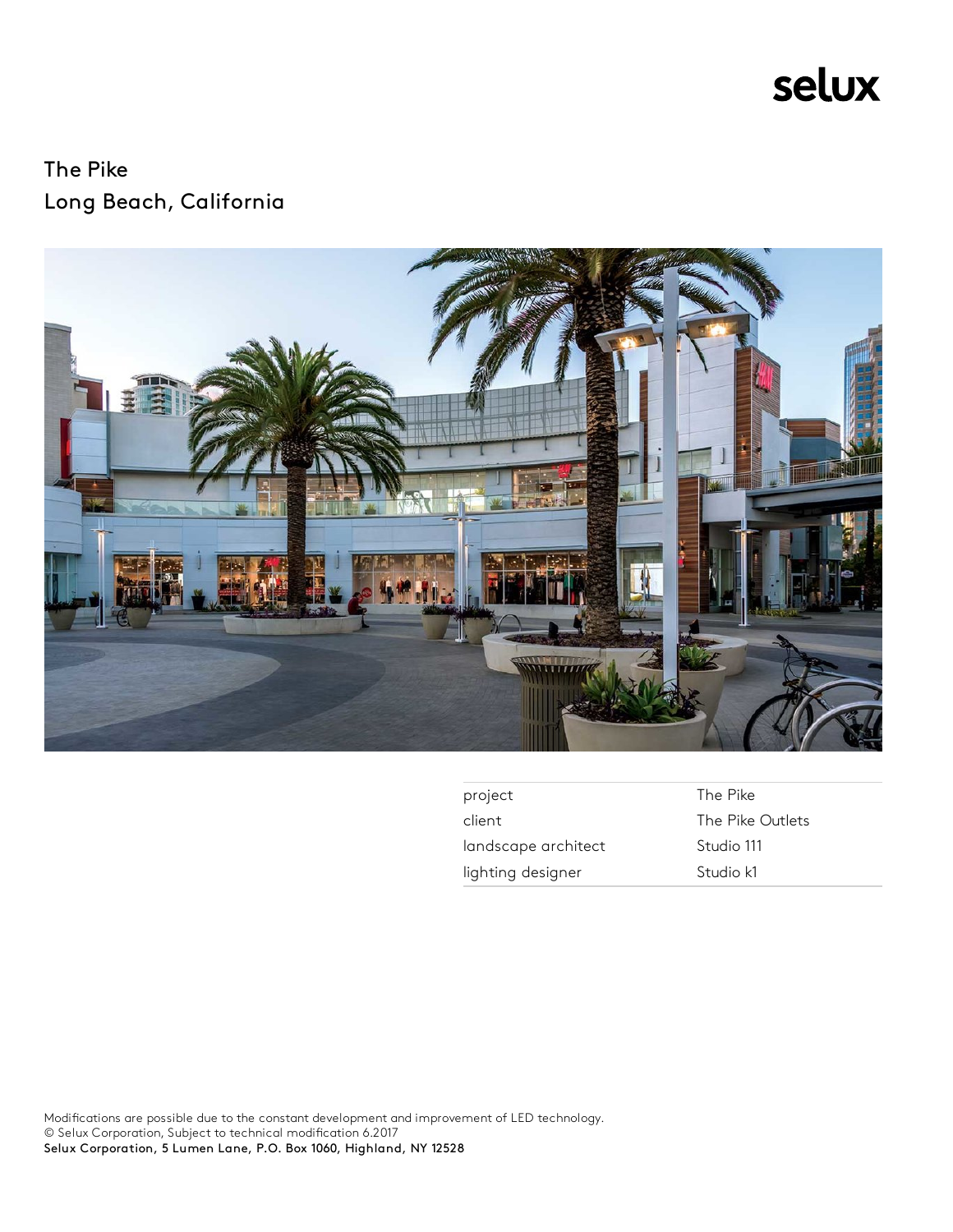### The Pike Long Beach, California

The Pike is an amusement center founded in 1902 along the shoreline of Ocean Boulevard with arcades, food stands, gift shops, and rides — a park with fun and thrill for all ages. The Pike is a great destination for shopping or dining, perfect for locals or tourists.

The Pike updated their look featuring over 344,000 square feet of retail and entertainment options. The street lighting was enhanced with Selux Avanza 450 LED, a perfect and efficient solution to any lighting need.

sel





Modications are possible due to the constant development and improvement of LED technology. © Selux Corporation, Subject to technical modification 6.2017 Selux Corporation, 5 Lumen Lane, P.O. Box 1060, Highland, NY 12528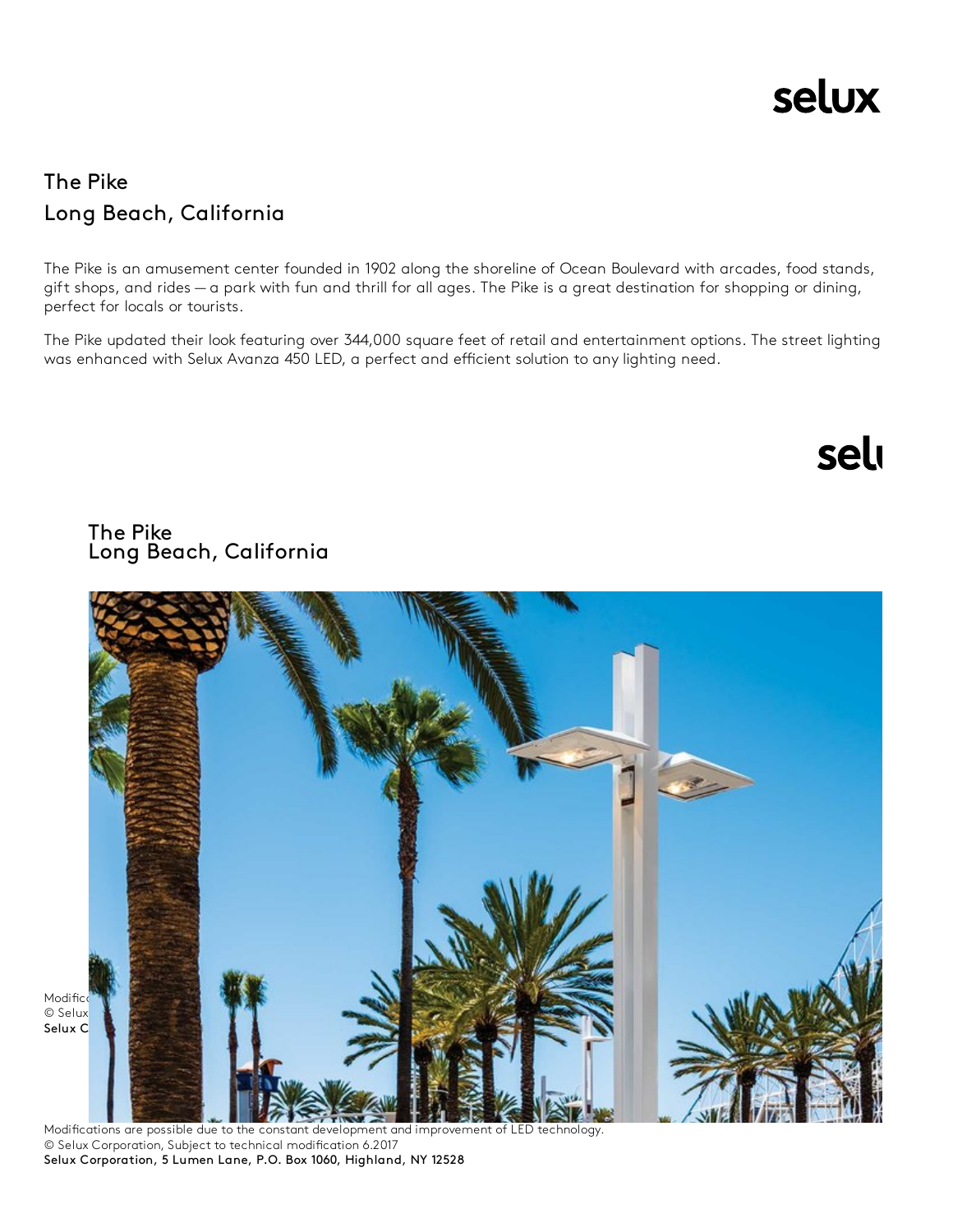### The Pike Long Beach, California

Avanza - Functional post top luminaire for maximum pole spacing



Avanza creates functional lighting distributions that exceed industry standards, allow for maximum pole spacing, and consume minimal energy - reducing carbon emissions. Highly efficient with low glare at critical viewing angles is achieved through direct and reflected light. LED clusters are aligned in the direction of the main light and are diffused by acrylic comfort feature.